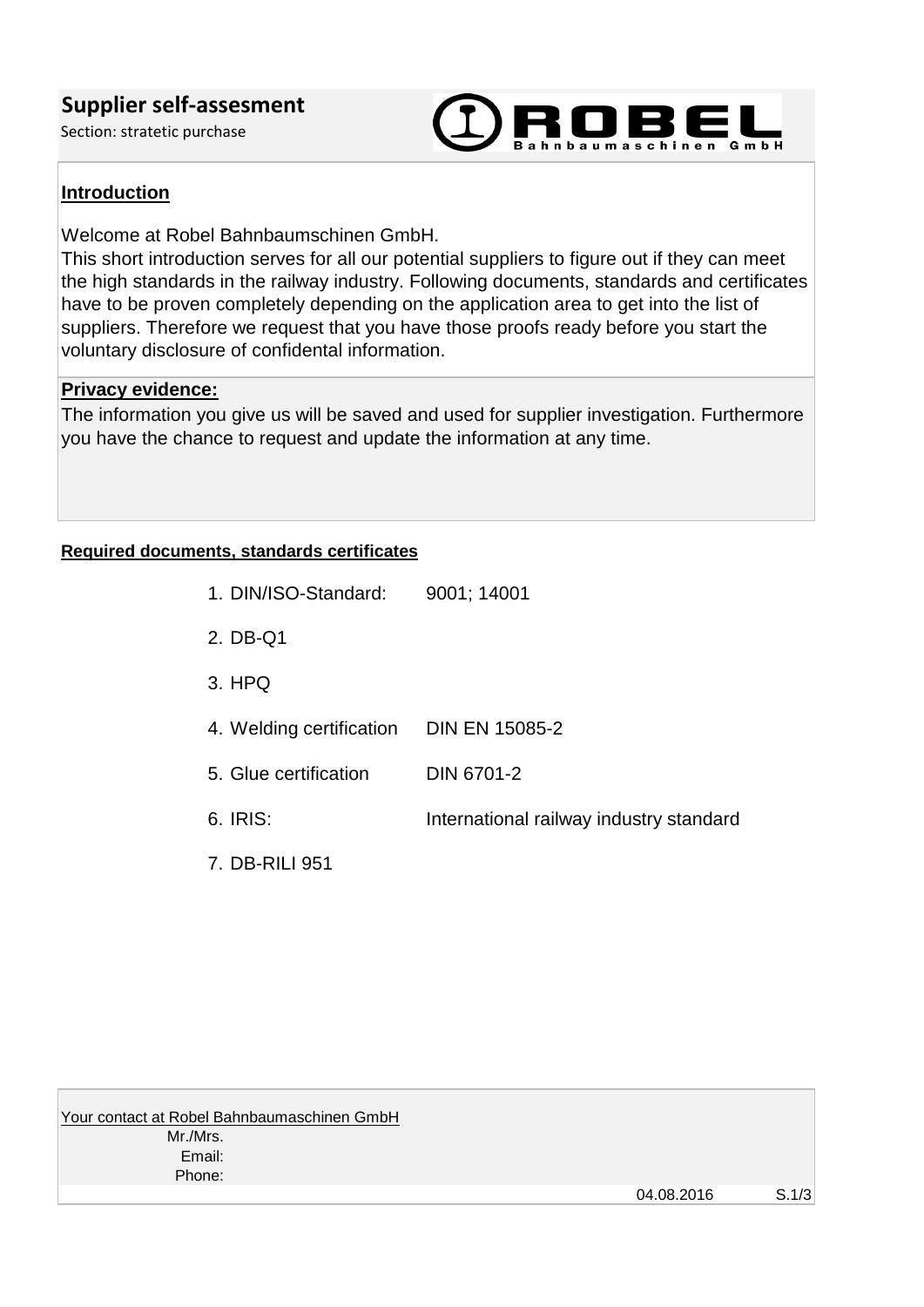# **Supplier self-assessment**

Section: strategic purchase



### **1. General information:**

| Name of supplier: |                           |
|-------------------|---------------------------|
| Business sector:  |                           |
| Organisation:     | Please attach organigram! |
| sales tax Id-No.: |                           |
| Adress:           |                           |
|                   |                           |
|                   |                           |
| Website:          |                           |

# **1.b) Additional information:**

| <b>Working hours:</b>       | $(Mo-Tu;Fr.)$ | from: |      |      | to: |      |      |      |
|-----------------------------|---------------|-------|------|------|-----|------|------|------|
| Number of employees:        |               |       |      |      |     |      |      |      |
| References:                 |               |       |      |      |     |      |      |      |
| Awards:                     |               |       |      |      |     |      |      |      |
| Concern connected companys: |               |       |      |      |     |      |      |      |
|                             |               |       |      |      |     |      |      |      |
| <b>Annual sales</b>         |               |       | 2011 | 2012 |     | 2013 | 2014 | 2015 |
|                             | [k. €]        |       |      |      |     |      |      |      |
| Legal form:                 |               |       |      |      |     |      |      |      |
| Number of locations:        |               |       |      |      |     |      |      |      |
| Specification of locations: |               |       |      |      |     |      |      |      |
| Entire number of employees: |               |       |      |      |     |      |      |      |
| QM-Number of employees:     |               |       |      |      |     |      |      |      |

## **2. Contact:**

| Management:             | Name:        |  |
|-------------------------|--------------|--|
|                         | Phone/ Fax:  |  |
|                         | Email:       |  |
| Financial manager:      | Name:        |  |
|                         | Phone./ Fax: |  |
|                         | Email:       |  |
| QM-Manager              | Name:        |  |
|                         | Phone./ Fax: |  |
|                         | Email:       |  |
| Marketing manager Name: |              |  |
|                         | Phone./ Fax: |  |
|                         | Email:       |  |
| Production manage Name: |              |  |
|                         | Phone./ Fax: |  |
|                         | Email:       |  |
| Working safety:         | Name:        |  |
|                         | Phone./ Fax: |  |
|                         | Email:       |  |